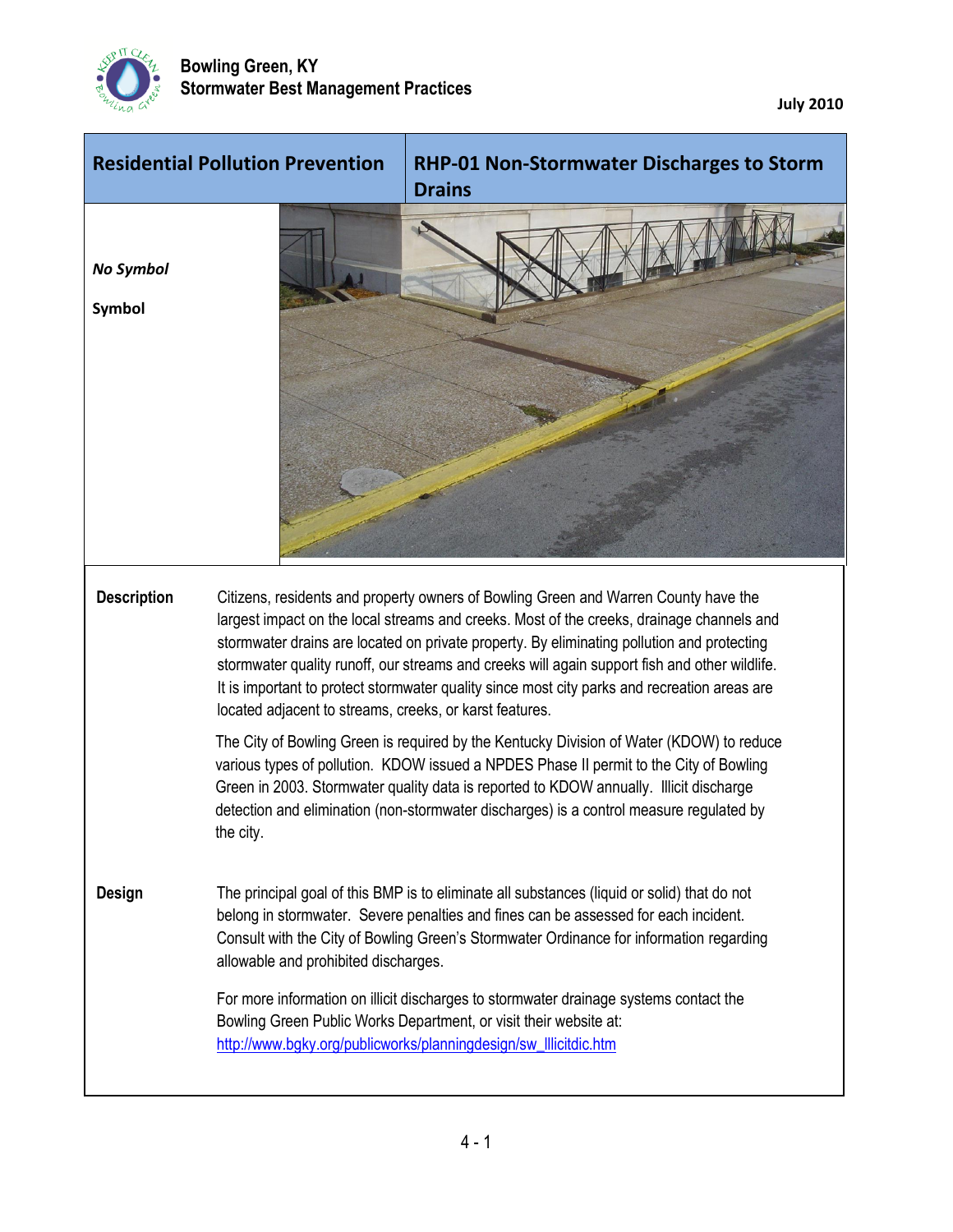

| Design<br>(cont'd) | <b>Illegal Discharges</b>                                                                                                                                                                                                                                                                           |  |  |
|--------------------|-----------------------------------------------------------------------------------------------------------------------------------------------------------------------------------------------------------------------------------------------------------------------------------------------------|--|--|
|                    | Discharges into the Municipal Separate Sewer System (MS4) of an unapproved substance<br>shall be considered an illicit discharge. This activity is regulated by City Ordinance 21-2.03.<br>Contaminants include, but are not limited to the following:                                              |  |  |
|                    | 1. Trash or debris<br>2.<br>Construction materials<br>3. Petroleum products including but not limited to oil, gasoline, grease, fuel oil, or<br>hydraulic fluids                                                                                                                                    |  |  |
|                    | 4. Antifreeze and other automotive products<br>5. Metals in either particulate or dissolved form<br>6. Flammable or explosive materials<br>7. Radioactive materials                                                                                                                                 |  |  |
|                    | 8. Batteries, including but not limited to, lead acid automobile batteries, alkaline<br>batteries, lithium batteries, or mercury batteries<br>9. Acids, alkalis, or bases                                                                                                                           |  |  |
|                    | 10. Paints, stains, resins, lacquers, or varnishes<br>11. Degreasers and/or solvents<br>12. Drain cleaners<br>13. Pesticides, herbicides, or fertilizers                                                                                                                                            |  |  |
|                    | 14. Steam cleaning wastes<br>15. Soaps, detergents, or ammonia<br>16. Swimming pool backwash including chlorinated swimming pool discharge                                                                                                                                                          |  |  |
|                    | 17. Chlorine, bromine, and other disinfectants<br>18. Heated water<br>19. Animal waste, either from domestic animals or from feeder lot operations                                                                                                                                                  |  |  |
|                    | 20. Leaking sanitary sewers and connections which have remained uncorrected for<br>more than seven (7) days<br>21. Recreational vehicle waste<br>22. Animal carcasses                                                                                                                               |  |  |
|                    | 23. Food wastes<br>24. Medical wastes<br>25. Bark and other fibrous materials                                                                                                                                                                                                                       |  |  |
|                    | 26. Collected lawn clippings leaves, or branches<br>27. Silt, sediment, or gravel<br>28. Dyes expect with permission from the [Director]<br>29. Chemicals, not normally found in uncontaminated water                                                                                               |  |  |
|                    | 30. Washing of fresh concrete for cleaning and/or finishing, or to expose aggregates<br>31. Junk motor vehicles<br>32. Leading solid waste disposal containers                                                                                                                                      |  |  |
|                    | 33. Sewage dumping or dumping of sewage sludge<br>34. Discharge of any polluted household wastewater, such as but not limited to<br>laundry wash water and dishwater, except to a sanitary sewer or septic system<br>35. Leaking water lines which have remained uncorrected for seven days or more |  |  |
|                    | 36. Commercial, industrial or public vehicle wash discharge<br>37. Garbage or sanitary waste disposal<br>38. Dead animals or animal fecal waste                                                                                                                                                     |  |  |
|                    | 39. Dredged or spoil material                                                                                                                                                                                                                                                                       |  |  |

**July 2010**